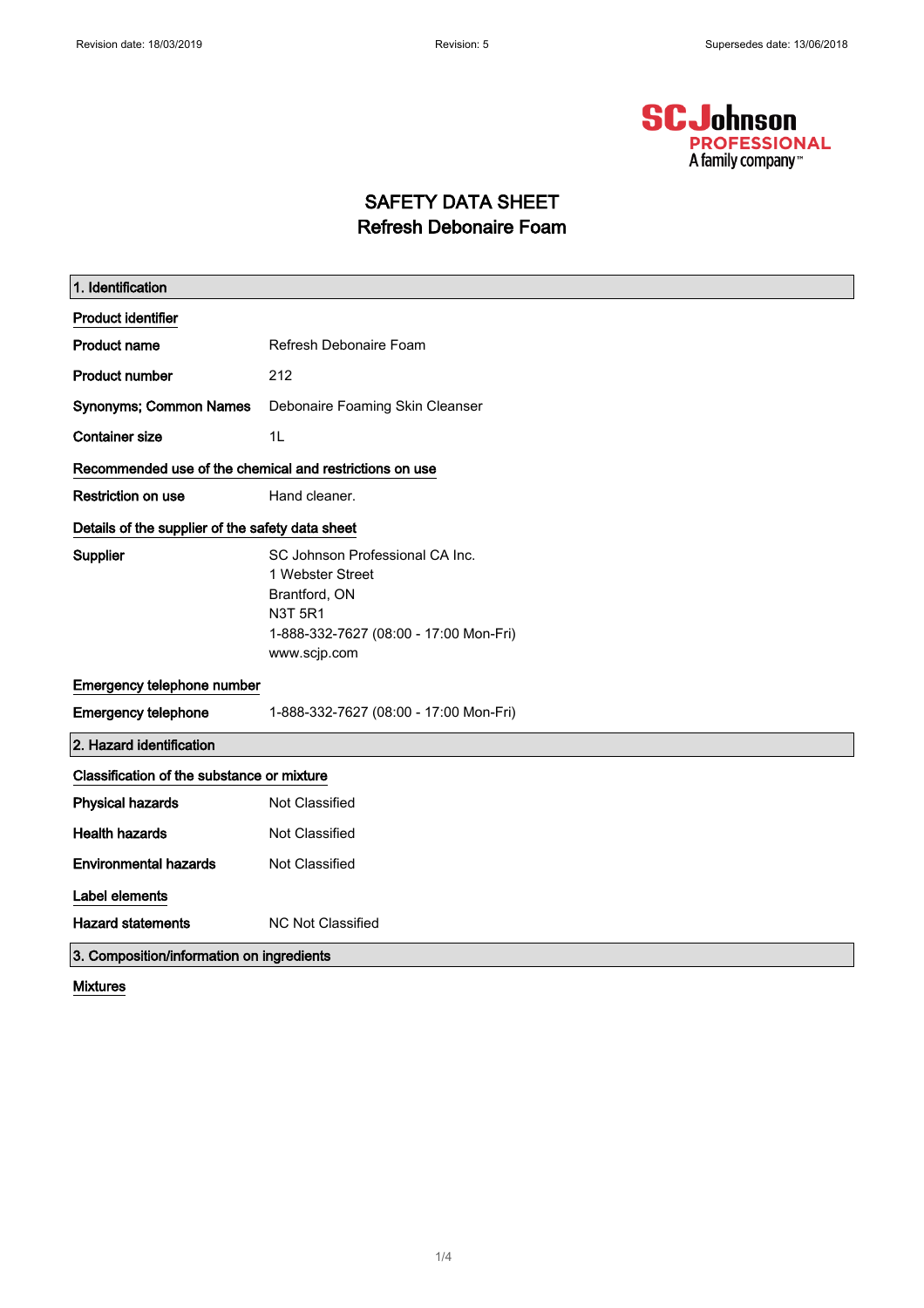### Refresh Debonaire Foam

#### INCI Aqua

Sodium Laureth Sulfate Cocamidopropyl Betaine Propylene Glycol PEG-7 Glyceryl Cocoate Glycerin Citric Acid 2-Bromo-2-Nitropropane-1,3-diol Parfum Methylchloroisothiazolinone Methylisothiazolinone Magnesium Nitrate Magnesium Chloride CI 17200

| 4. First-aid measures                                                      |                                                                                                                                                                                        |  |  |
|----------------------------------------------------------------------------|----------------------------------------------------------------------------------------------------------------------------------------------------------------------------------------|--|--|
| Description of first aid measures                                          |                                                                                                                                                                                        |  |  |
| <b>Inhalation</b>                                                          | Unlikely route of exposure as the product does not contain volatile substances.                                                                                                        |  |  |
| Ingestion                                                                  | Rinse mouth thoroughly with water. Get medical attention.                                                                                                                              |  |  |
| Skin contact                                                               | Not applicable                                                                                                                                                                         |  |  |
| Eye contact                                                                | Remove any contact lenses and open eyelids wide apart. Immediately flush eyes with plenty<br>of water. Get medical attention, if irritation persists.                                  |  |  |
| Indication of any immediate medical attention and special treatment needed |                                                                                                                                                                                        |  |  |
| Notes for the doctor                                                       | No specific recommendations.                                                                                                                                                           |  |  |
| 5. Fire-fighting measures                                                  |                                                                                                                                                                                        |  |  |
| <b>Extinguishing media</b>                                                 |                                                                                                                                                                                        |  |  |
| Suitable extinguishing media                                               | The product is not flammable. Use fire-extinguishing media suitable for the surrounding fire.                                                                                          |  |  |
| Advice for firefighters                                                    |                                                                                                                                                                                        |  |  |
| Protective actions during<br>firefighting                                  | No specific firefighting precautions known.                                                                                                                                            |  |  |
| 6. Accidental release measures                                             |                                                                                                                                                                                        |  |  |
| Personal precautions, protective equipment and emergency procedures        |                                                                                                                                                                                        |  |  |
| <b>Personal precautions</b>                                                | Avoid contact with eyes.                                                                                                                                                               |  |  |
| <b>Environmental precautions</b>                                           |                                                                                                                                                                                        |  |  |
| <b>Environmental precautions</b>                                           | Not considered to be a significant hazard due to the small quantities used.                                                                                                            |  |  |
| Methods and material for containment and cleaning up                       |                                                                                                                                                                                        |  |  |
| Methods for cleaning up                                                    | Flush away spillage with plenty of water. Avoid contamination of ponds or watercourses with<br>washing down water. Avoid runoff into storm sewers and ditches which lead to waterways. |  |  |
| 7. Handling and storage                                                    |                                                                                                                                                                                        |  |  |
| Precautions for safe handling                                              |                                                                                                                                                                                        |  |  |
| <b>Usage precautions</b>                                                   | Avoid contact with eyes.                                                                                                                                                               |  |  |
| Conditions for safe storage, including any incompatibilities               |                                                                                                                                                                                        |  |  |
| Storage precautions                                                        | Store in closed original container at temperatures between $0^{\circ}$ C and 40 $^{\circ}$ C.                                                                                          |  |  |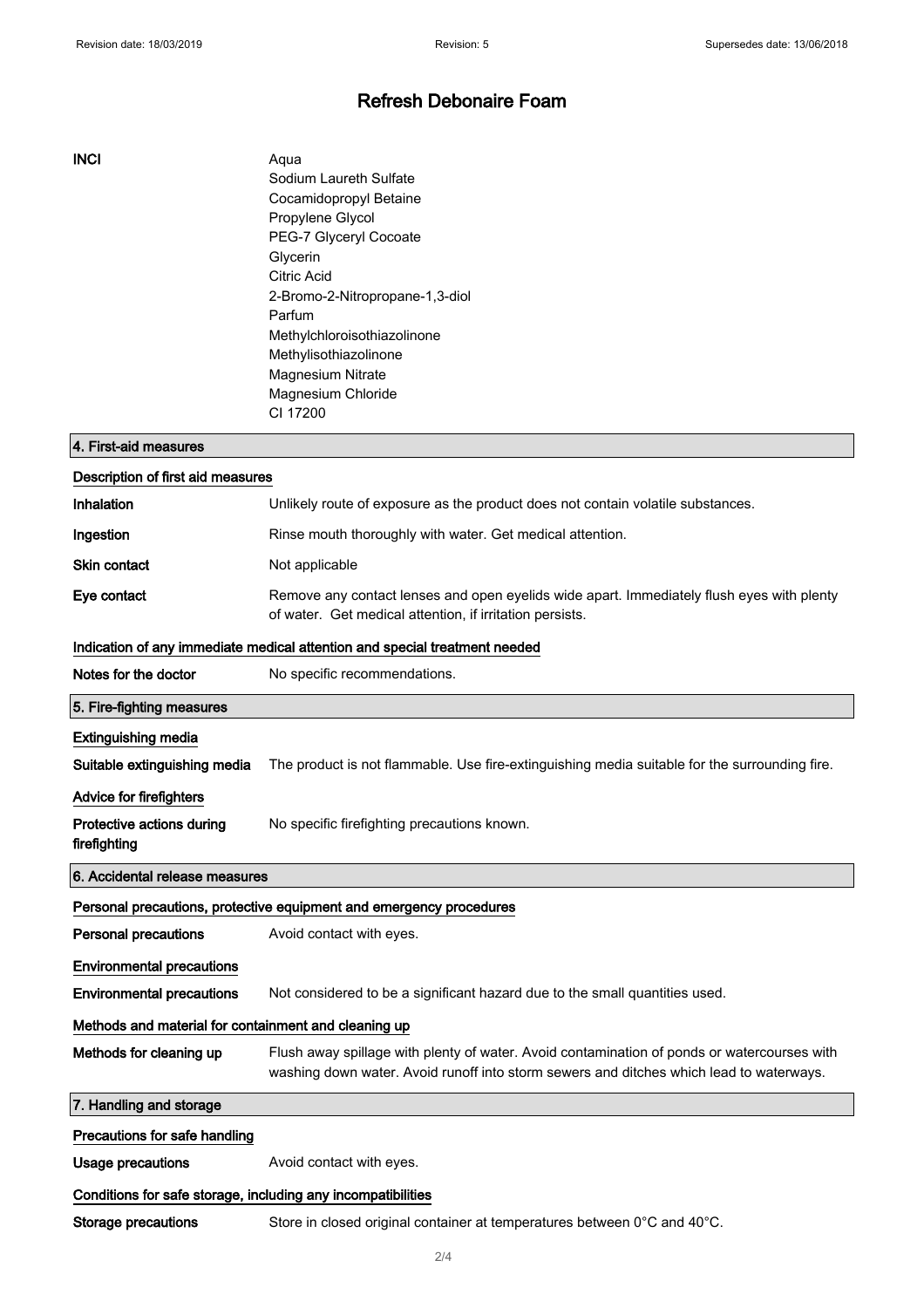## Refresh Debonaire Foam

| 8. Exposure controls/Personal protection              |                                                                                                                                                |  |
|-------------------------------------------------------|------------------------------------------------------------------------------------------------------------------------------------------------|--|
| <b>Exposure controls</b>                              |                                                                                                                                                |  |
| Eye/face protection                                   | Not required normally but wear eye protection if you are conducting an operation where there<br>is a risk of this product getting in the eyes. |  |
| 9. Physical and chemical properties                   |                                                                                                                                                |  |
| Information on basic physical and chemical properties |                                                                                                                                                |  |
| Appearance                                            | Clear liquid.                                                                                                                                  |  |
| Colour                                                | Red.                                                                                                                                           |  |
| Odour                                                 | Characteristic.                                                                                                                                |  |
| рH                                                    | pH (concentrated solution): 6.2-7.2                                                                                                            |  |
| <b>Relative density</b>                               | $1.0 \ @$ °C                                                                                                                                   |  |
| 10. Stability and reactivity                          |                                                                                                                                                |  |
| <b>Stability</b>                                      | Stable at normal ambient temperatures.                                                                                                         |  |
| Conditions to avoid                                   | There are no known conditions that are likely to result in a hazardous situation.                                                              |  |
| Materials to avoid                                    | No specific material or group of materials is likely to react with the product to produce a<br>hazardous situation.                            |  |
| Hazardous decomposition<br>products                   | Does not decompose when used and stored as recommended.                                                                                        |  |
| 11. Toxicological information                         |                                                                                                                                                |  |
| Information on toxicological effects                  |                                                                                                                                                |  |
| <b>Toxicological effects</b>                          | No data recorded.                                                                                                                              |  |
| Inhalation                                            | No specific health hazards known.                                                                                                              |  |
| Ingestion                                             | May cause discomfort if swallowed.                                                                                                             |  |
| Skin contact                                          | Skin irritation should not occur when used as recommended.                                                                                     |  |
| Eye contact                                           | May cause temporary eye irritation.                                                                                                            |  |
| 12. Ecological information                            |                                                                                                                                                |  |
| Ecotoxicity                                           | Not regarded as dangerous for the environment.                                                                                                 |  |
| Persistence and degradability                         |                                                                                                                                                |  |
| Persistence and degradability                         | The product is biodegradable.                                                                                                                  |  |
| <b>Bioaccumulative potential</b>                      |                                                                                                                                                |  |
| <b>Bioaccumulative potential</b>                      | No data available on bioaccumulation.                                                                                                          |  |
| Mobility in soil                                      |                                                                                                                                                |  |
| <b>Mobility</b>                                       | The product is water soluble and may spread in water systems.                                                                                  |  |